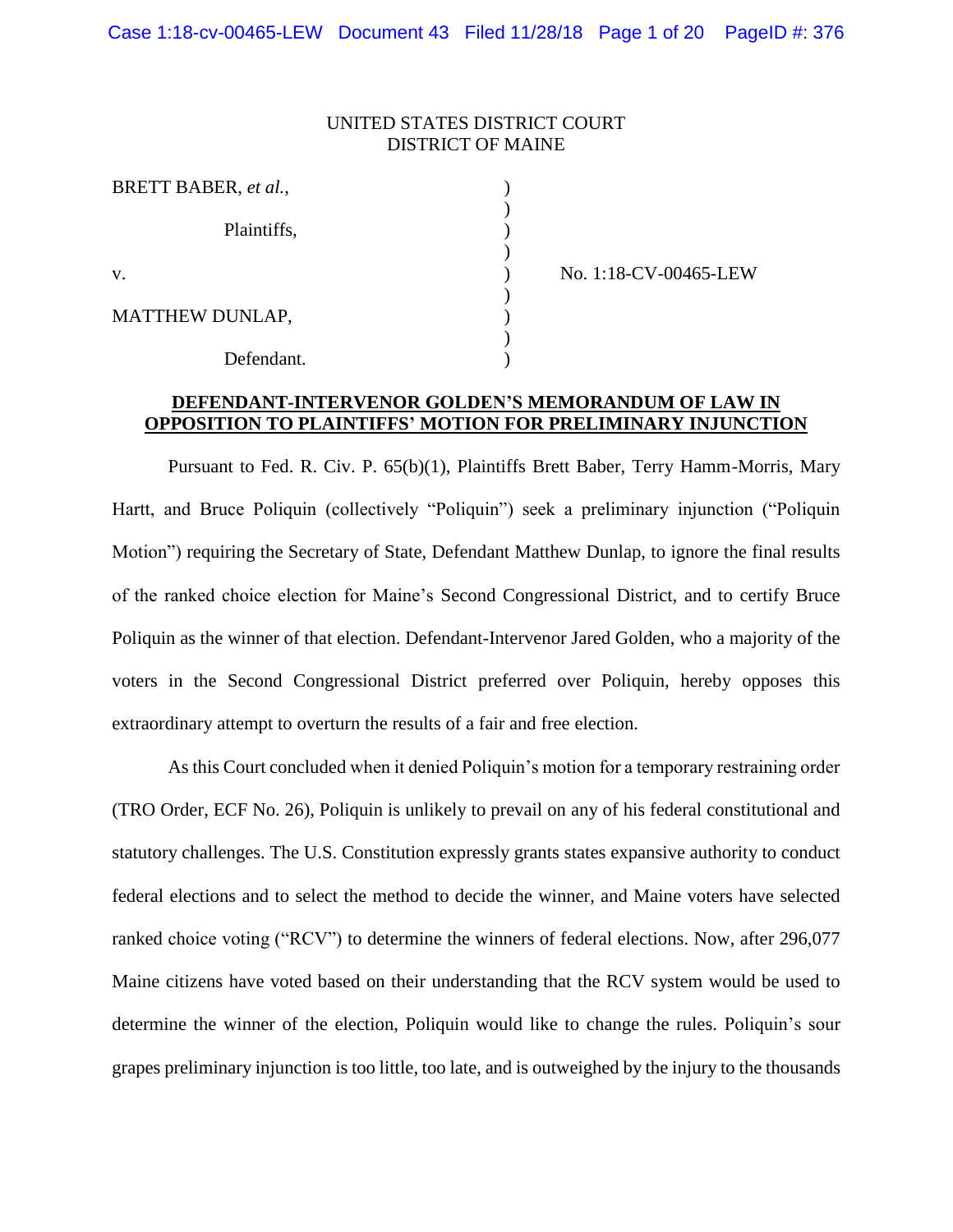of Maine voters who selected Golden over Poliquin and who would be disenfranchised by Poliquin's attempt to use the courts to overturn the results of the election. Further, the chaos, disruption, and violation of fundamental rights that would result from Poliquin's attempt to rewrite the rules after the election is anathema to the public interest. Golden won the election fair and square, and Poliquin's attempt to overturn that result should be rejected.

#### **BACKGROUND**

In order to appreciate why Poliquin's post-election challenge to the RCV system is both too late and constitutionally baseless, it is helpful first to consider the extensive timeline of efforts to adopt the RCV system and the repeated legal challenges to the RCV process prior to the election, none of which Poliquin chose to participate in.

On November 8, 2016, 388,273 Maine voters (52.1%) passed a referendum to use RCV for elections beginning in 2018. Secretary of State, *Timeline of Ranked-Choice Voting*, available at https://www.maine.gov/sos/cec/elec/upcoming/pdf/RCVTimelinefinal62618.pdf; *see also Maine Senate v. Sec'y of State*, 183 A.3d 749, 751–52 (Me. 2018). The Maine Senate subsequently requested an opinion from the Maine Supreme Court on the constitutionality of RCV under the Maine Constitution. *See Op. of the Justices*, 162 A.3d 188, 193 (Me. 2017). The Justices concluded in a non-binding Opinion that in the general elections for State Representative, State Senator, and Governor, RCV violated the Maine Constitution because the Constitution explicitly required that the winner in those races obtain only a plurality of the electorate. *See id*. at 209-10. However, the Justices did *not* opine that the RCV system was unconstitutional in federal congressional races because the Maine Constitution does not say anything about the requirements for election of a Congressman. Following *Opinion of the Justices*, the Legislature passed a bill to "implement" the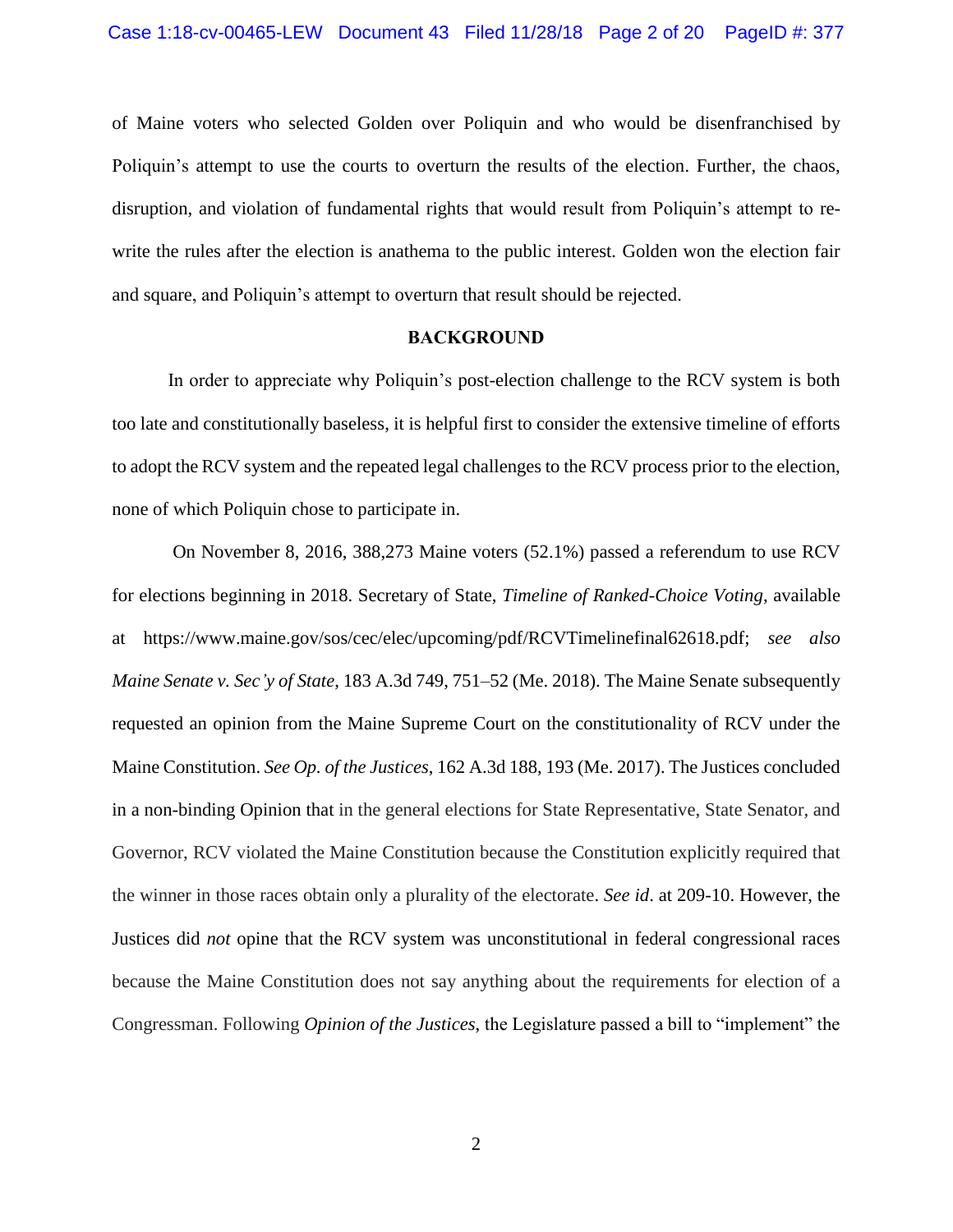ranked choice voting referendum, which delayed the effective date of RCV and added a contingent repeal. L.D. 1646 (128th Legis. 2017); *see also Maine Senate*, 183 A.3d at 752-753.

Maine voters again demanded that RCV take effect immediately, despite the Legislature's attempts at delay. On February 2, 2018, advocates submitted over 66,000 signatures of Maine voters to submit to the voters a peoples' veto of the Legislature's "implementing" statute. *See*  Sec'y of State, *Ranked-choice voting people's veto effort found valid with 66,687 signatures*, Mar. 5, 2018, available at https://www.maine.gov/sos/news/2018/rankchoicesigs.html; *Maine Senate*, 183 A.3d at 753. On June 12, 2018, 149,900 Maine voters (53.1%) passed the people's veto, thereby mandating use of RCV in federal elections and primaries, including the general election in November 2018. Sec'y of State, *Tabulations for elections held June 12, 2018*, available at https://www.maine.gov/sos/cec/elec/results/results18.html#ref.

While this legislative action was pending, numerous court cases were brought challenging the use of RCV, none of which Poliquin participated in, and all of which affirmed the constitutionality of RCV for congressional elections. First, on February 16, 2018, the Committee on Ranked Choice and certain candidates filed suit seeking to compel the Secretary of State to utilize RCV in the up-coming primary election. *Comm. for Ranked Choice Voting v. Sec'y of State*, AUGSC–CV–2018–24 (Me. Super. Ct., Kennebec Cty., Apr. 3, 2018); *see also Maine Senate*, 183 A.3d at 753. These plaintiffs filed a motion for a TRO, and on April 3, Superior Court Justice Murphy ordered "the Secretary of State's Office to continue implementation of the system of ranked-choice voting for the June 12, 2018 primary election." *Comm. for Ranked–Choice Voting*, AUGSC–CV–2018–24, at 13-14; *see also Maine Senate*, 183 A.3d at 754. No appeal was filed from that order. *Maine Senate*, 183 A.3d at 754.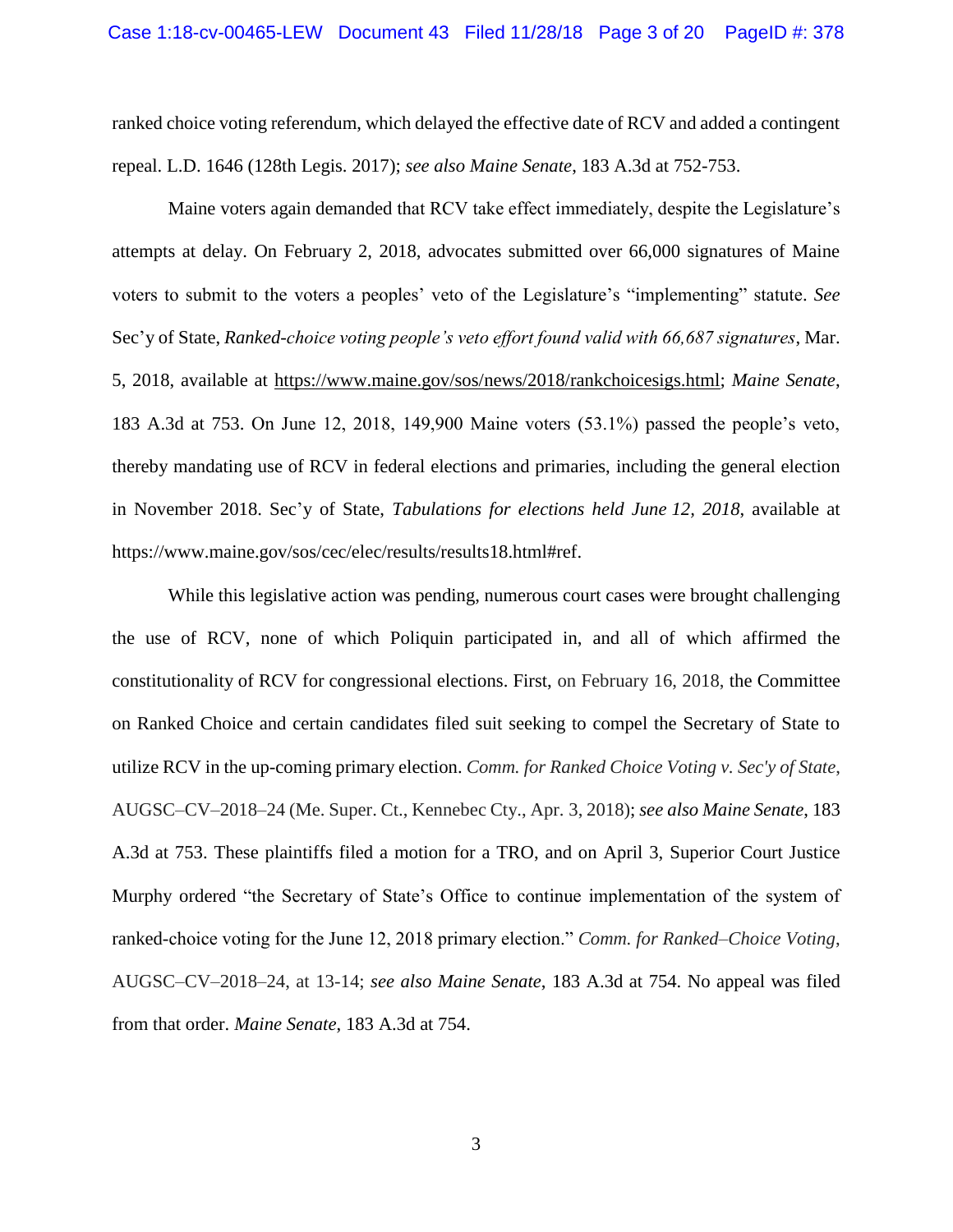#### Case 1:18-cv-00465-LEW Document 43 Filed 11/28/18 Page 4 of 20 PageID #: 379

The Maine Senate then brought suit seeking to halt the use of RCV. This litigation was originally brought on April 3, and Superior Court Justice Murphy certified seven questions to the Law Court pursuant to M.R. App. P. 24(a) on April 11. *Id*. On April 17, the Law Court ruled against the Maine Senate and directed that RCV be used for the June 2018 primary, including for congressional races. *Id* at 759. Poliquin again did not join this litigation.

The Maine Republican Party then filed suit in federal court, challenging the use of RCV in the up-coming primary election. Although all the grounds asserted in this lawsuit could have been asserted there, none were. Poliquin again did not join this litigation. *See Maine Republican Party*, 324 F. Supp. 3d 202 (D. Me. 2018). On May 29, Judge Levy denied the Maine Republican Party's motion for a preliminary injunction, allowing RCV to be used for the upcoming congressional primary election. *See id* at 214. The Maine Republican Party did not pursue an appeal of this decision.

Maine voters used RCV in both the primary and general elections. First, on June 12, the Secretary of State used RCV to tabulate the results of the Democratic primaries for Governor and the Second Congressional District, as no candidate in either race received over 50% of the vote in the first round. *See* Kevin Miller, *With 54%, Janet Mills wins Democratic nomination in race for Maine governor*, Portland Press Herald, June 20, 2018, available at https://www.pressherald.com/2018/06/20/ranked-choice-voting-tabulation-to-start-at-6-p-m/. Even though his principal opponent had been selected using RCV and RCV would be used to determine the winner of the general election, *see* Steve Collins, *Ranked-choice voting likely to determine outcome of 2nd District U.S. House race, polls find*, Lewiston Sun-Journal, Sept. 25, 2018, available at https://www.centralmaine.com/2018/09/25/ranked-choice-voting-likely-todetermine-outcome-of-2nd-district-u-s-house-race-polls-find/, Poliquin did not bring suit after the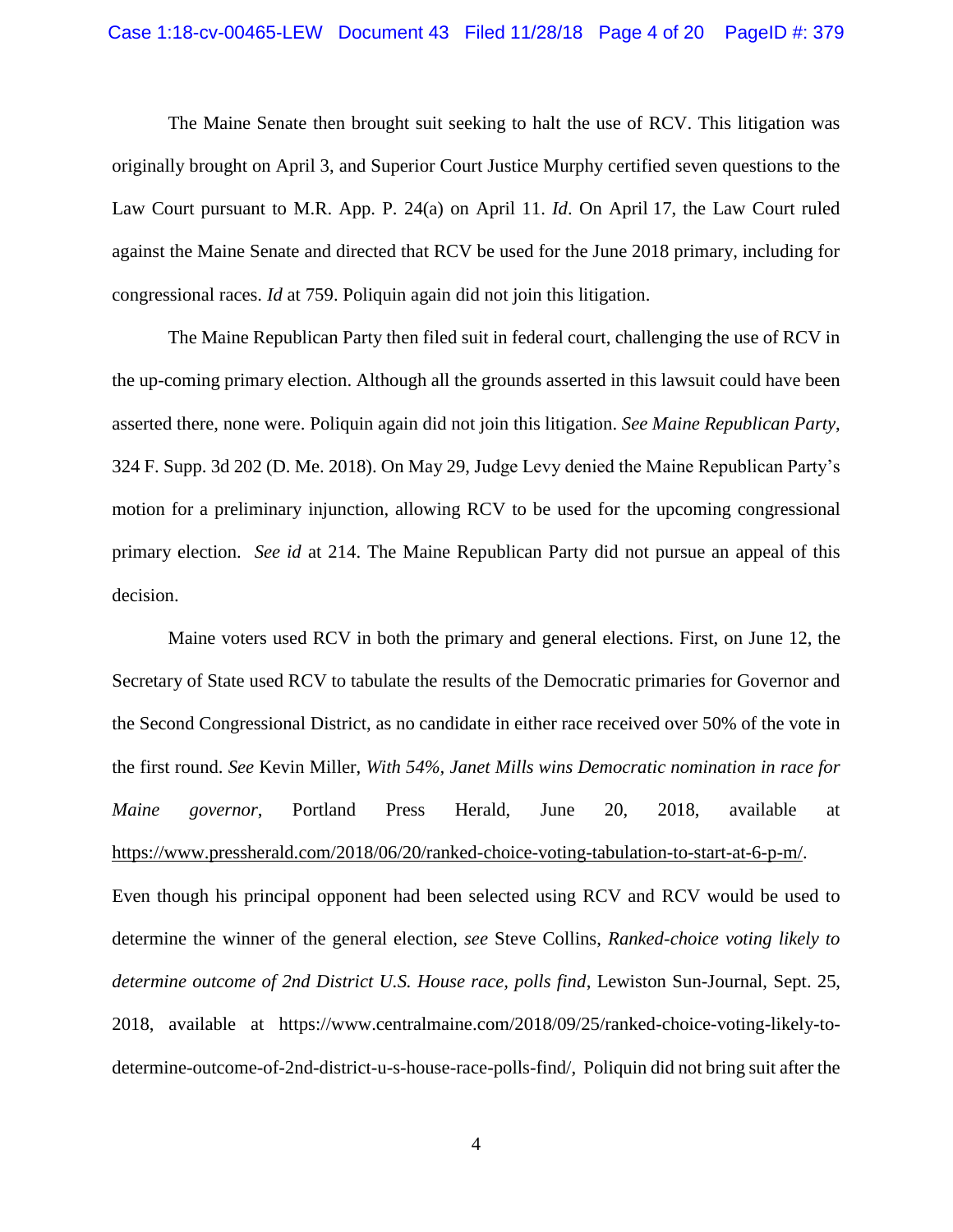primary or before the general election. On November 6, Maine conducted the election for Maine's Second Congressional District and presented voters with a ballot that asked them to rank their preferences for Golden, Poliquin, Tiffany Bond, and William Hoar. Sec'y of State, Nov. 6, 2018, *General Election - Ranked-choice office*, available at https://www.maine.gov/sos/cec/ elec/results/index.html. The next day, based on media reports, the Secretary of State confirmed that no candidate received more than 50% of the vote based on municipalities' reports of firstround results, and directed the tabulation of results using the RCV system. *See* Sec'y of State, *Secretary Dunlap confirms: Congressional District 2 tabulation will go into ranked-choice voting rounds*, Nov. 7, 2018, available at [https://www.maine.gov/sos/news/2018/r](https://www.maine.gov/sos/news/2018/)cvcongressdis2.html; Aff. of Dep. Sec'y of State Julie L. Flynn ("Flynn Affidavit"), ECF No. 24, ¶ 8. After this Court denied Poliquin's motion for a TRO, the Secretary of State ran the ranked choice tabulation of the 296,077 votes cast and declared Golden the winner with 142,440 votes over Poliquin with 138,931 votes. *See* Sec'y of State, *Representative to Congress – District 2 – Results Certified to the Governor 11/26/18*, Nov. 27, 2018, available at https://www.maine.gov/sos/cec/elec/results/2018/updated-summary-report-CD2.xls.

#### **ARGUMENT**

#### **I. Legal Standard**

"[Injunctive relief] is an extraordinary and drastic remedy that is never awarded as of right." TRO Order, ECF No. 26 at 5 (citations omitted); *accord Maine Republican Party*, 324 F. Supp. 3d at 206. "To obtain a preliminary injunction, the moving party must establish: "(1) a likelihood of success on the merits, (2) a likelihood of irreparable harm absent interim relief, (3) a balance of equities in [its] favor, and (4) service of the public interest." *Maine Republican Party*,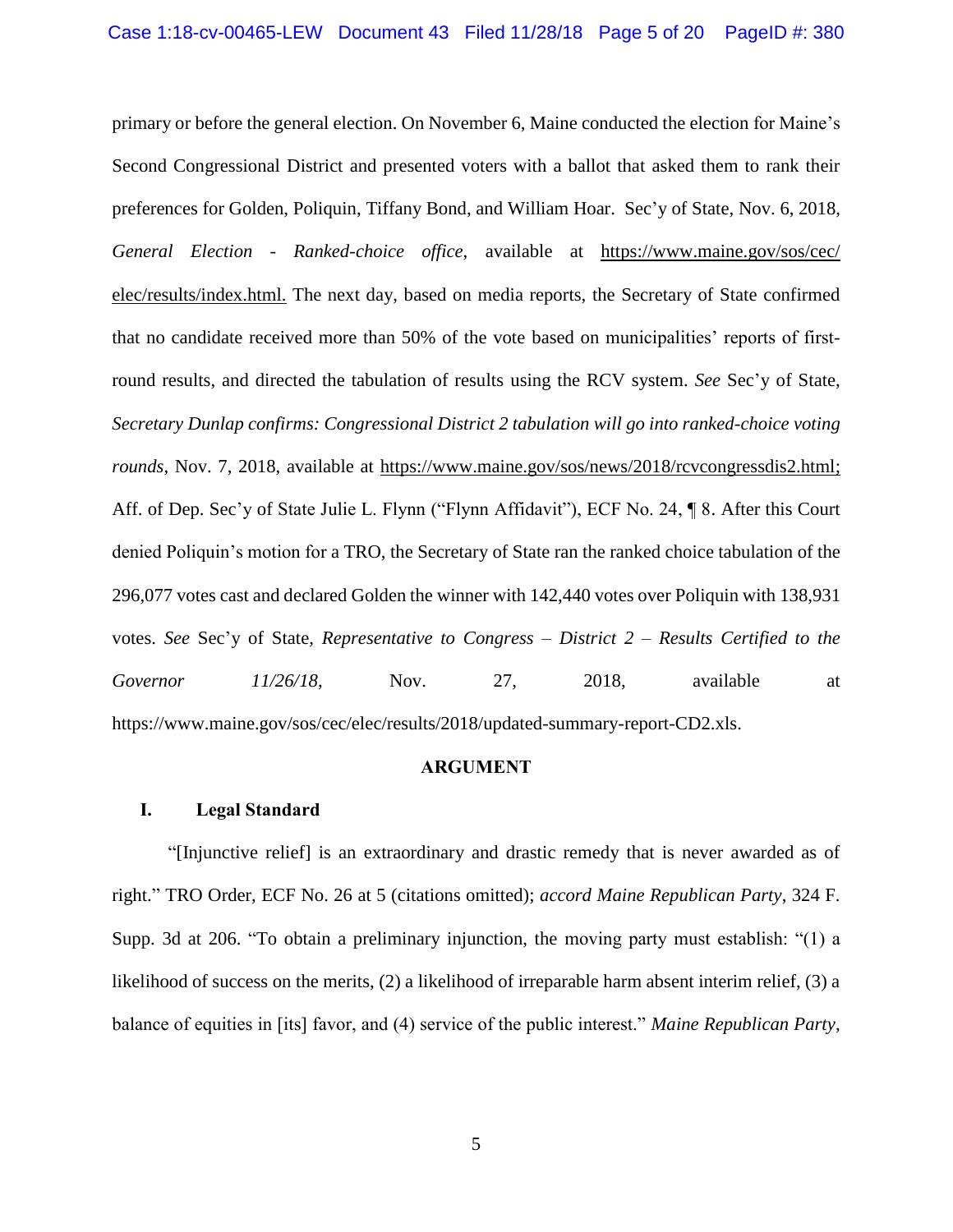324 F. Supp. 3d at 206 (quoting *[Arborjet, Inc. v. Rainbow Treecare Sci. Advancements, Inc.](http://www.westlaw.com/Link/Document/FullText?findType=Y&serNum=2036707625&pubNum=0000506&originatingDoc=I42392d70644311e88808c81b5a222cba&refType=RP&fi=co_pp_sp_506_171&originationContext=document&vr=3.0&rs=cblt1.0&transitionType=DocumentItem&contextData=(sc.Keycite)#co_pp_sp_506_171)*, 794 [F.3d 168, 171 \(1st Cir. 2015\)\)](http://www.westlaw.com/Link/Document/FullText?findType=Y&serNum=2036707625&pubNum=0000506&originatingDoc=I42392d70644311e88808c81b5a222cba&refType=RP&fi=co_pp_sp_506_171&originationContext=document&vr=3.0&rs=cblt1.0&transitionType=DocumentItem&contextData=(sc.Keycite)#co_pp_sp_506_171). Poliquin cannot satisfy *any* of these four requirements.

#### **II. Poliquin Cannot Establish a Likelihood of Success on the Merits.**

Before turning to the specifics of Poliquin's various challenges, it is important to note, as both this Court and the Maine Supreme Court have previously, that this case is *not* about whether RCV is a good idea. *See Op. of the Justices*, 162 A.3d at 198; TRO Order, ECF No. 26 at 15-16. Maine voters have affirmed their desire to use RCV to pick their representatives. The only question before this Court is whether the choice made by Maine voters violates federal law. Each of Poliquin's constitutional and statutory challenges falls short of the mark.

## **A. Poliquin is Unlikely to Prevail on a Challenge that the U.S. Constitution Expressly Prohibits the Use of Ranked Choice Voting.**

Poliquin's contention that the U.S. Constitution prohibits RCV finds no support in the Constitution's plain language. Article I, Section 2 of the Constitution provides that the "House of Representatives shall be composed of Members chosen every second Year by the People of the several States," and that "[n]o Person shall be a Representative who shall not have attained to the Age of twenty five Years, and been seven Years a Citizen of the United States, and who shall not, when elected, be an Inhabitant of that State in which he shall be chosen." There is nothing in Article I, Section 2 about the manner in which such Members shall be "chosen," and the Supreme Court's holding that States cannot impose additional qualifications on a congressional candidate in light of the express provisions of the Qualifications Clause, *see U.S. Term Limits, Inc. v. Thornton*, 514 U.S. 779 (1995), does nothing to alter that fact.

Rather than mandating the method of selection of congressional representatives, the Constitution, through the Elections Clause, provides States expansive power to experiment in the method of selection of their representatives, precisely what Maine has chosen to do through the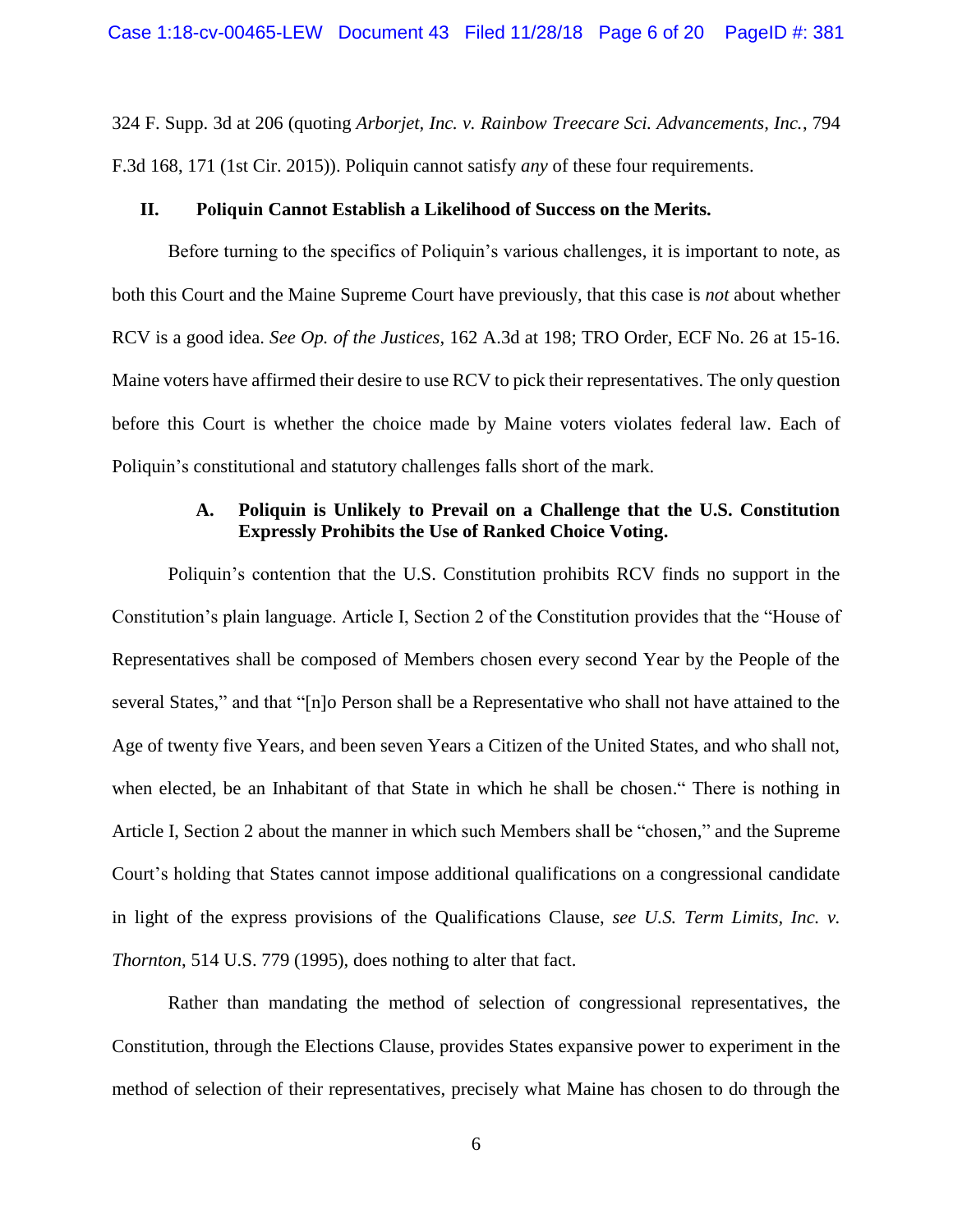RCV system. The Elections Clause provides that "[t]he Times, Places and Manner of holding Elections for Senators and Representatives, shall be prescribed in each State by the Legislature thereof; but the Congress may at any time by Law make or alter such Regulations, except as to the places of ch[oo]sing Senators." U.S. Const. Art. I, § 4, cl. 1. "The Clause's substantive scope is broad," as times, places, and manner are "'comprehensive words,' which 'embrace authority to provide a complete code for congressional elections[.]'" *Arizona v. Inter-Tribal Council of Arizona, Inc*., 570 U.S 1, 8-9 (2013) (quoting *Smiley v. Holm*, [285 U.S. 355, 366 \(1932\)\)](http://www.westlaw.com/Link/Document/FullText?findType=Y&serNum=1932123525&pubNum=0000708&originatingDoc=I04567599d74011e2a555d241dae65084&refType=RP&originationContext=document&vr=3.0&rs=cblt1.0&transitionType=DocumentItem&contextData=(sc.Search)) (citations omitted) (quotation marks omitted). The *Smiley* Court specifically stated that this authority included the "counting of votes" in congressional elections. *See Smiley*, 285 U.S. at 366. Indeed, by granting states autonomy, the Founders explicitly encouraged the states to experiment with different approaches. The Supreme Court "has 'long recognized the role of the States as laboratories for devising solutions to difficult legal problems.'" *Arizona State Legislature v. Arizona Independent Redistricting Com'n,* 135 S. Ct. 2652, 2673 (2015) (quoting *[Oregon v. Ice](http://www.westlaw.com/Link/Document/FullText?findType=Y&serNum=2017879539&pubNum=0000708&originatingDoc=Iebb0a4391e6511e5a795ac035416da91&refType=RP&originationContext=document&vr=3.0&rs=cblt1.0&transitionType=DocumentItem&contextData=(sc.Default))*, [555 U.S. 160, 171 \(2009\)\)](http://www.westlaw.com/Link/Document/FullText?findType=Y&serNum=2017879539&pubNum=0000708&originatingDoc=Iebb0a4391e6511e5a795ac035416da91&refType=RP&originationContext=document&vr=3.0&rs=cblt1.0&transitionType=DocumentItem&contextData=(sc.Default)) (citation omitted). Experimentation such as that undertaken by Maine through the use of RCV is thus a goal and not a side-effect of our constitutional system. Poliquin can identify no constitutional text to the contrary.

Given that the Constitution explicitly permits Maine to enact a system such as RCV, it is unsurprising that Poliquin's arguments lack support from any precedent that has even remotely touched on the issue. Poliquin seeks to support his argument by pointing to a quote from *Phillips v. Rockefeller*, 435 F.2d 976, 980 (2d Cir. 1970), stating that Article I, Section 2 "has always been construed to mean that the candidate receiving the highest number of votes at the general election is elected, although his vote be only a plurality of all votes cast." *See* Poliquin Mot. at 7. But this simply states a historical fact; the Second Circuit did not state that a plurality was required, only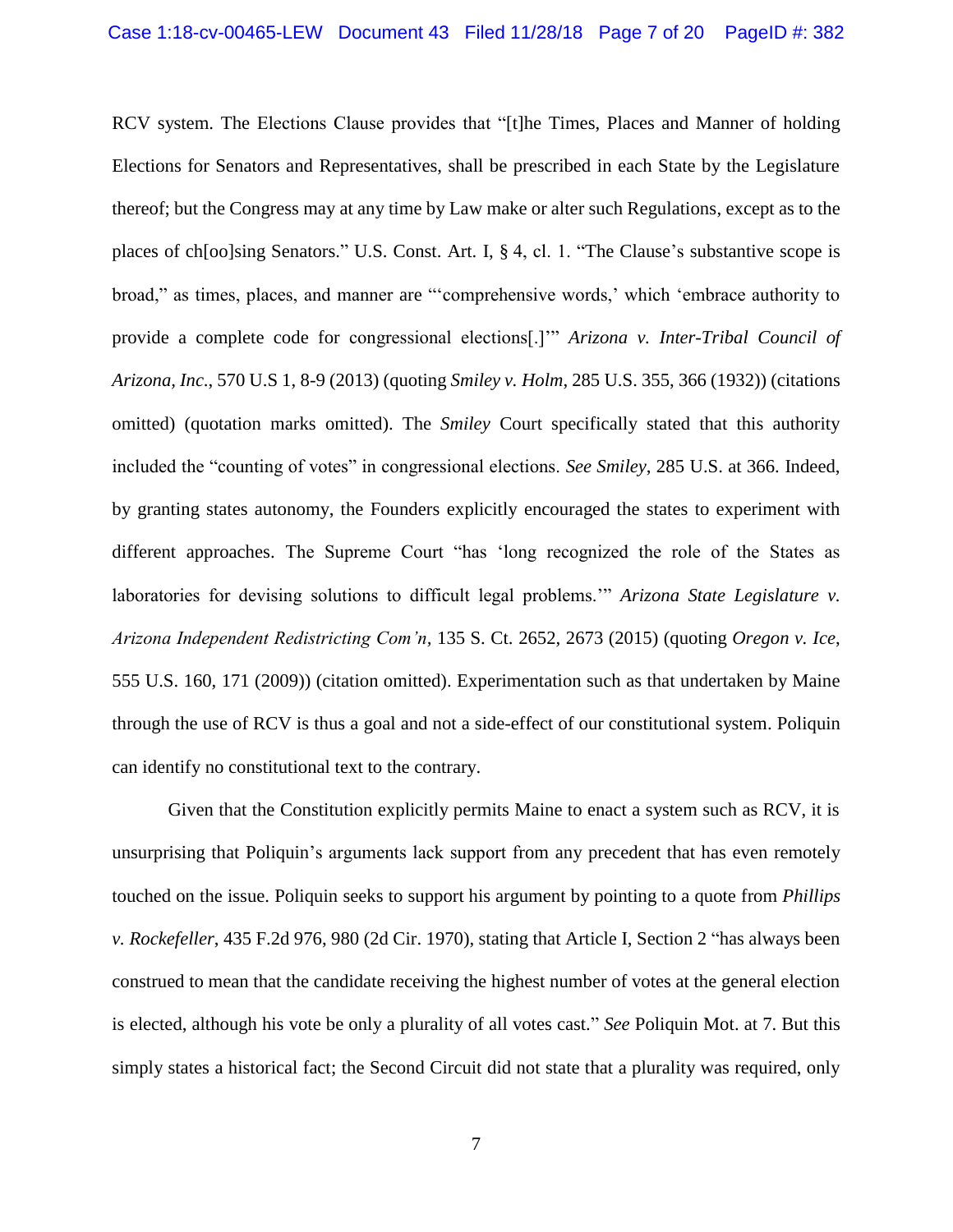that that "language [of Article I, Section 2] ha[s] *permitted* elections by a plurality." 435 F.2d at 980 (emphasis added). By contrast, in *Public Citizen v. Miller*, 992 F.2d 1548 (11th Cir. 1993) (*per curiam*), the Eleventh Circuit affirmed a district court order rejecting Poliquin's precise argument. The plaintiffs argued that Georgia's run-off statute, which required candidates to obtain a majority to be elected, violated the Qualifications Clause by adding a requirement "that a candidate receive a majority of the votes cast." 813 F. Supp. 821, 831 (N.D. Ga. 1993). After noting that "the requirement that a candidate receive a majority of the vote is merely a restatement of the truism that in a race between two people the person who receives the most votes wins," *id*. at 832, the district court held:

[T]he majority vote statute is more accurately interpreted as a method for construing the meaning of the votes cast than as a way of describing the candidates involved in the campaign. If the Court were to find that this method of construing the meaning of votes cast in an election is an unconstitutional "qualification" for the office, it would be hard pressed not to find a state law requiring that a candidate receive a plurality of the votes cast similarly infirmed.

*Id*. at 833; *see also Bond v. Fortson*, 334 F. Supp. 1192, 1193 (N.D. Ga. 1971), *aff'd*, 404 U.S. 930 (1971) ("[T]here is no constitutional provision expressly providing for election of Congressmen by plurality vote or in terms prohibiting the states from requiring election by a majority vote.").

As Poliquin's counsel acknowledged at oral argument, acceptance of his argument would render unconstitutional any form of voting other than a plurality, which would wipe out election systems around the country in favor of a one-size-fits-all approach that would be generated from the ether and grafted onto the Constitutional text. *See* Hr'g Tr. ("Tr.") at 86-88. This is an extraordinary request, particularly where, as this Court observed, "it appears that both majority and plurality standards have historical antecedents in American politics." TRO Order, ECF No. 26 at 7. In fact, states have adopted and currently employ a wide variety of approaches to counting ballots to determine the winner of elections, and Poliquin cannot point to any text or decision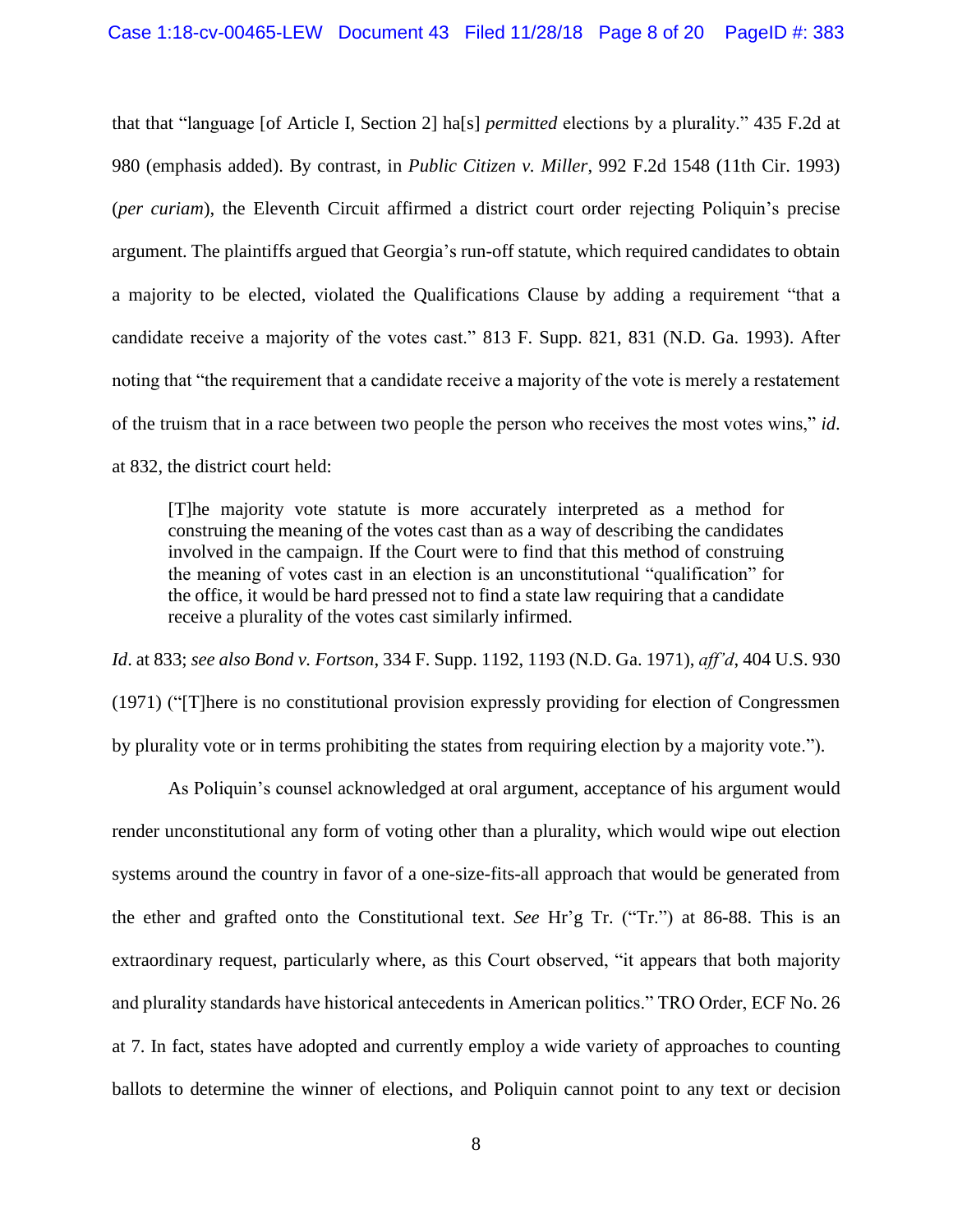finding these methods constitutionally suspect. *See* [Jeffrey C. O'Neill,](http://www.westlaw.com/Link/Document/FullText?findType=h&pubNum=176284&cite=0379750501&originatingDoc=Ibbfadbe09c0911dba2eba69ce80078b6&refType=RQ&originationContext=document&vr=3.0&rs=cblt1.0&transitionType=DocumentItem&contextData=(sc.Search)) *Everything That Can Be Counted Does Not Necessarily Count: the Right to Vote and the Choice of a Voting System*, 2006 Mich. St. L. Rev. 327, 329 (2006) ("In electing public officials in the United States, state and local governments use a variety of different voting systems. Voting systems currently in use include plurality voting, runoff voting, instant runoff voting, at-large voting, limited voting, cumulative voting, and the single transferable vote.") (footnote omitted).

Further, the fact that Maine voters have explicitly chosen to employ RCV, and reaffirmed that choice, weighs heavily in favor of finding that the method comports with the requirement of election "by the people" in every sense of the phrase. As this Court noted in its order denying Poliquin's request for a TRO, the *Phillips* court found significant the fact that the state had explicitly provided for the method of election at issue in that case, and thus the method was in accord with the requirement of election "by the people." TRO Order, ECF No. 26 at 7 n.3 (citing *Phillips*, 435 F.2d at 980). Much the same is true here—through multiple referenda, "the people" of Maine have made clear their preferred method of electing members of Congress. Poliquin has failed to demonstrate any basis to hold that method unconstitutional.

### **B. Poliquin is Unlikely to Prevail on His Equal Protection Challenge to Ranked Choice Voting.**

Every Court to consider the issue has rejected Poliquin's argument that RCV violates the Equal Protection Clause of the U.S. Constitution. *See Dudum v. Arntz*, 640 F.3d 1098 (9th Cir. 2011); *Minnesota Voters Alliance v. City of Minneapolis*, 766 N.W.2d 683 (Minn. 2009); *McSweeney v. City of Cambridge*, 665 N.E.2d 11 (Mass. 1996); *Stephenson v. Ann Arbor Bd. of City Canvassers*, No. 75-10166-AW (Mich. Cir. Ct. 1975) (attached as Ex. A). The reason for these uniform court decisions is simple: there is no arguable basis for an equal protection claim here. Every voter in an RCV system has the same rights and is treated exactly the same. Poliquin's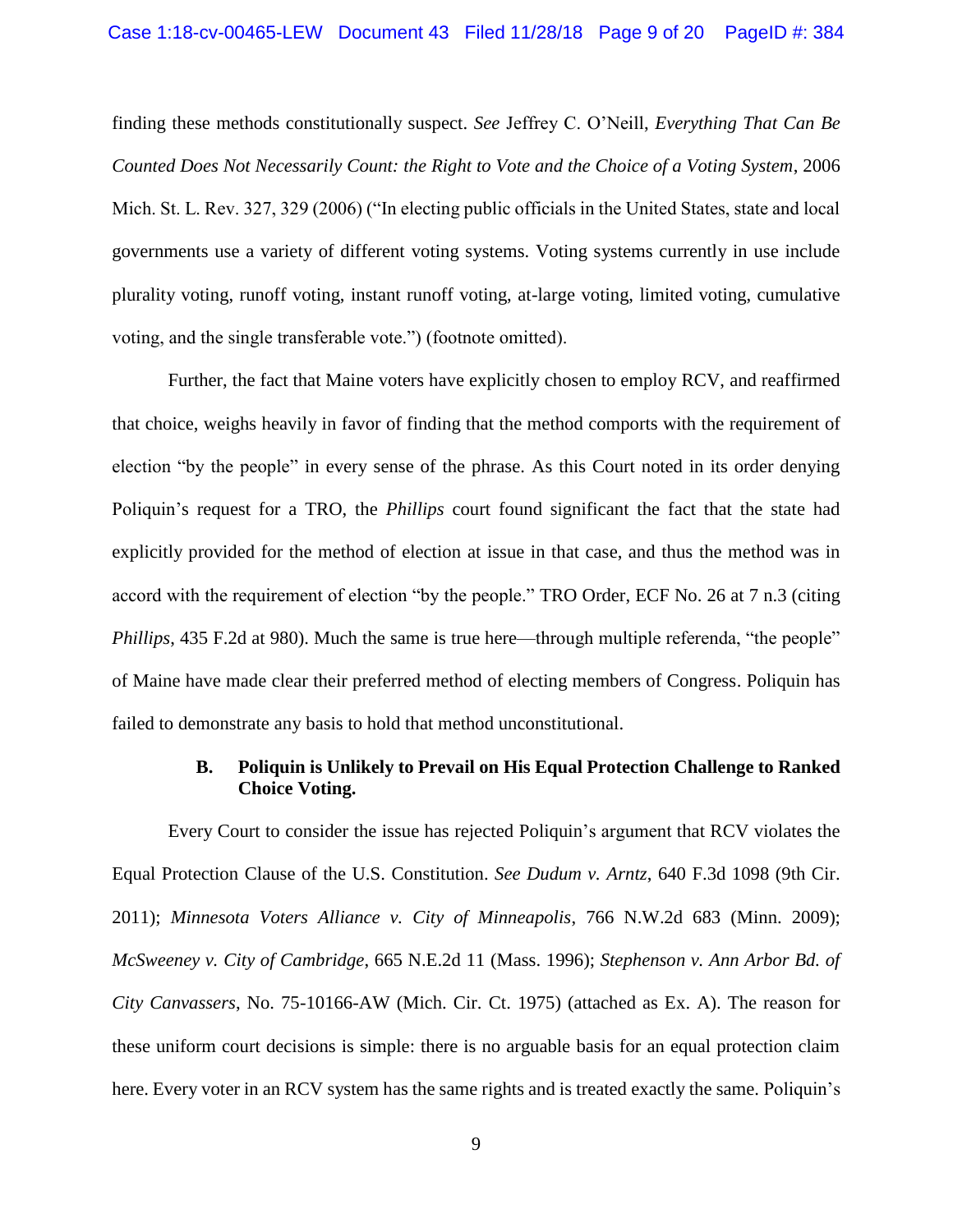argument amounts to the contention that a runoff system is unconstitutional if some voters do not choose to vote in the runoff election, which no court has ever held. Despite this overwhelming case law, Poliquin contends that Maine's RCV system violates equal protection by allowing some votes to be counted more than once or weighted more significantly. But this argument fundamentally misconstrues the nature of RCV. "[I]n actuality, all voters participating in a restricted [RCV] election are afforded a single and equal opportunity to express their preferences for three candidates; voters can use all three preferences, or fewer if they choose." *Dudum*, 640 F.3d at 1107; *see also Minnesota Voters Alliance*, 766 N.W.2d at 693 ("Every voter has the same opportunity to rank candidates when she casts her ballot, and in each round every voter's vote carries the same value."); *McSweeney*, 665 N.E.2d at 14 ("[I]t would be misleading to say that some ballots are counted two or more times. Although these ballots are examined two or more times, no ballot can help elect more than one candidate."). Poliquin's argument for an equal protection violation has no basis in fact or in law.

# **C. Poliquin is Unlikely to Prevail on His Due Process Challenge to Ranked Choice Voting.**

Poliquin's argument that RCV violates the Due Process Clause fares no better than his other constitutional arguments and makes even less sense. *See* Poliquin Mot. at 17-18. Courts "apply a 'flexible standard' when considering constitutional challenges to election regulations," *Dudum*, 640 F.3d at 1106 (quoting *Burdick*, 504 U.S. at 433) and, "[w]here non-severe, '[l]esser burdens' on voting are at stake, [courts] apply 'less exacting review, and a State's important regulatory interests will usually be enough to justify reasonable, nondiscriminatory restrictions.'" *Id.* (quoting *Timmons v. Twin Cities Area New Party*, 520 U.S. 351, 358 (1997)) (citation omitted). Contrary to Poliquin's assertion, no court has ever applied strict scrutiny to evaluate any of the alleged burdens imposed by an RCV system, *see* Poliquin Mot. at 15-17, and indeed it is hard to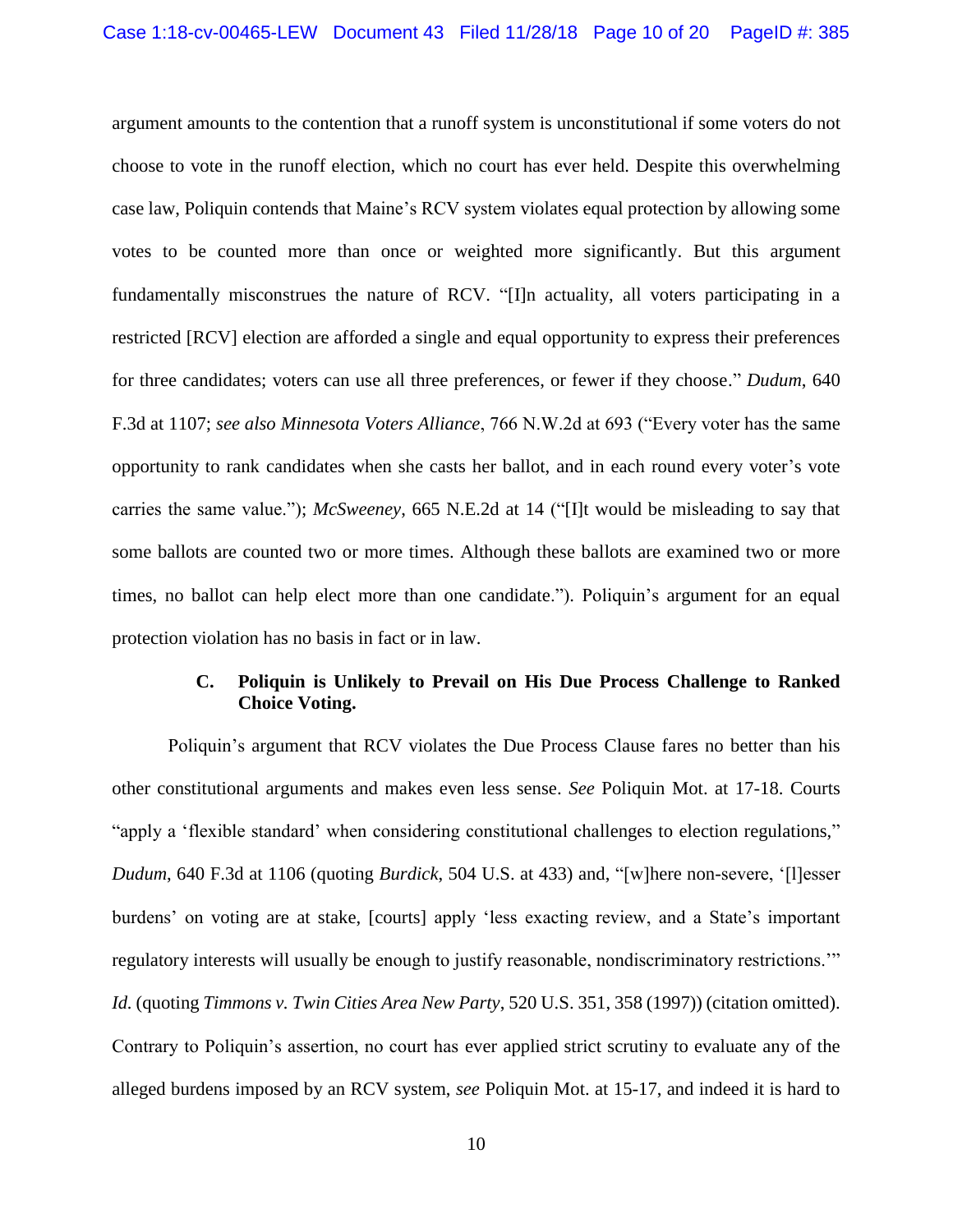see what "burden" the system imposes at all. Every voter shows up to vote in the same manner as they have previously, and they just fill out their ballot in a certain way. There is no obvious "burden" at all, and there are numerous state interests served by the RCV system. *See, e.g. Minnesota Voters Alliance*, 766 N.W.2d at 697 (Because the citizens adopted the RCV system by referendum, it "serves the purpose of respecting the democratic process"); *id.* (By requiring only one election, RCV system "reduces the inconvenience and costs to voters, candidates, and taxpayers" compared to a run-off); *Dudum*, 640 F.3d at 1116 (RCV "provid[es] voters an opportunity to express nuanced voting preferences and elect[] candidates with strong plurality support,"); *McSweeney*, 665 N.E.2d at 15 ("[A] preferential scheme, far from seeking to infringe on each citizen's equal franchise, seeks more accurately to reflect voter sentiment[.]").

Poliquin seeks to counter all this by attempting to elevate the academic concept of "nonmonoticity" to a constitutional mandate. Poliquin, however, does not and cannot point to any principle of case law or logic for why this alleged phenomenon constitutes a due process violation. The theory of "non-monoticity," and Poliquin's claim, both boil down to the contention that certain voters would choose to vote strategically in a traditional run-off in order to maximize their preferred candidate's chances of winning, but that, because these voters cannot utilize the same strategy in an RCV system, such a system violates their due process rights. Poliquin offers no *evidence* that this occurred, no case where such voters were found to be part of a protected class, and he cannot point to any evidence of invidious intent on the part of the state of Maine. As this Court noted in its denial of Poliquin's request for a TRO, "[t]he Fourteenth Amendment does not regard neutral laws as invidious ones, even when their burdens purportedly fall disproportionately on a protected class. A fortiori it does not do so when, as here, the classes complaining of disparate impact are not even protected." TRO Order, ECF No. 26 at 10–11.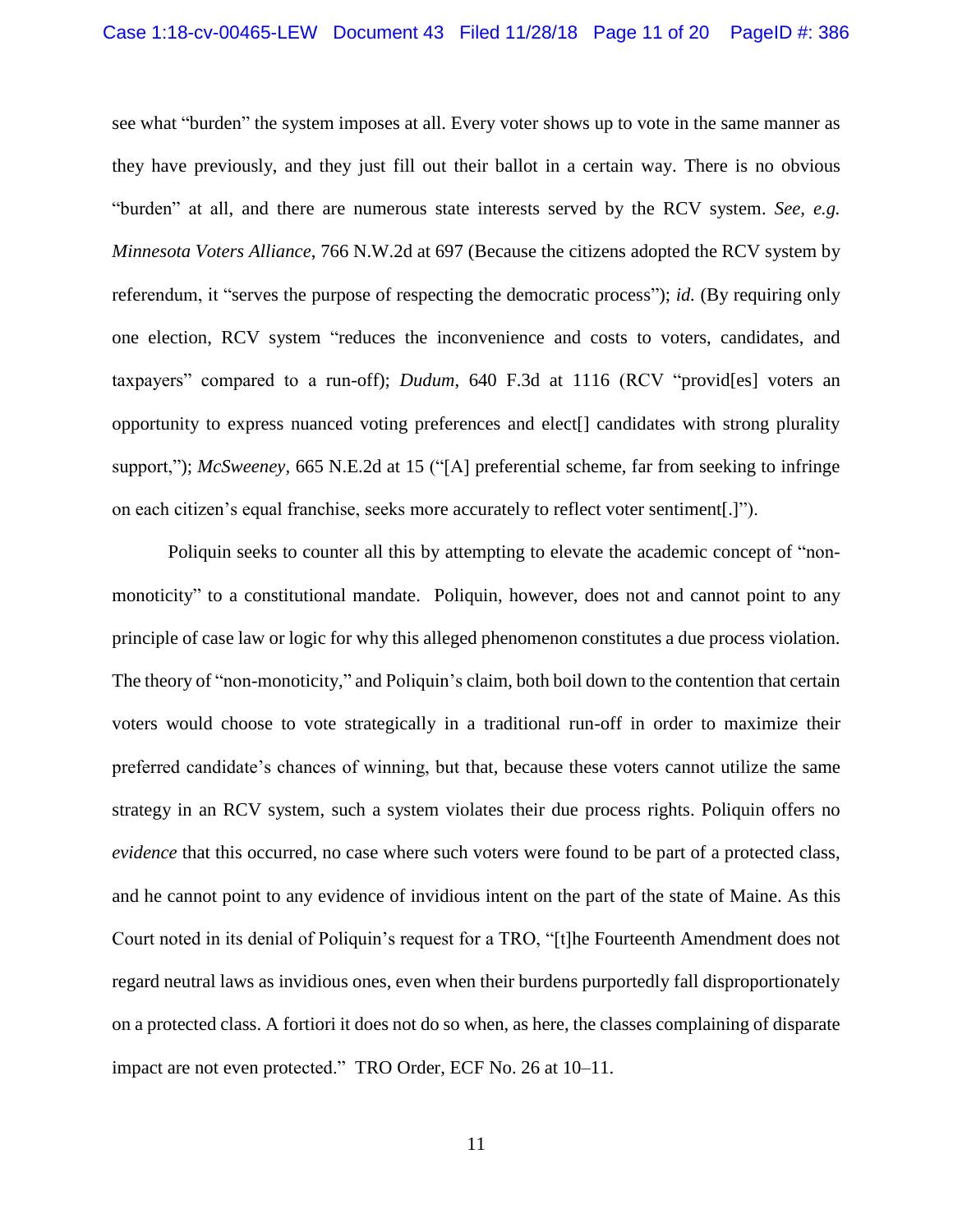Further, Poliquin's argument boils down to a normative criticism of RCV, but such criticisms do not make a system unconstitutional. The Due Process Clause does not require perfection, and Poliquin cannot point to any voting system that has been invalidated on similar grounds. Indeed, under Poliquin's legal theory any set of voters whose particular goals in voting were frustrated by any election system, including plurality voting, would be able to invalidate that system of voting on constitutional grounds. This cannot be, and is not, the law.

### **D. Poliquin is Unlikely to Prevail on a Voting Rights Act Challenge to Ranked Choice Voting.**

Poliquin next argues that RCV violates the Voting Rights Act ("VRA"), *see* Poliquin Mot. at 8-13, but this Court rightly rejected the notion that Poliquin is likely to succeed on the merits of this claim once already, *see* TRO Order, ECF No. 26 at 12–13, and should do so again in the current posture. As the Court noted, the VRA is aimed at abridgment of the right to vote based on race or color. *See* TRO Order, ECF No. 26 at 12–13 n.10 (citing 52 U.S.C. § 10301(a)). Poliquin has made no showing that the use of RCV intentionally discriminates based on race, save for a passing mention that RCV results in more improperly marked ballots than a plurality election, and that these ballots disproportionately come from minority voters. *See* Poliquin's Mot. at 4. Poliquin offers not a scintilla of evidence that the use of RCV in Maine even arguably discriminates on the basis of race or color.

Further, to the extent that Poliquin seeks to invoke the provision proscribing the failure or refusal "to permit any person to vote who is entitled to vote, or willfully fail or refuse to tabulate, count, and report such person's vote," 52 U.S.C. § 10307, he has likewise offered no evidence to make such a showing. His argument is that Section 10307 is somehow violated because RCV presents a barrier to a certain form of "strategic" voting, but, as Poliquin himself points out, the cases analyzing the right to an "effective" vote focus on the right to voter assistance with tasks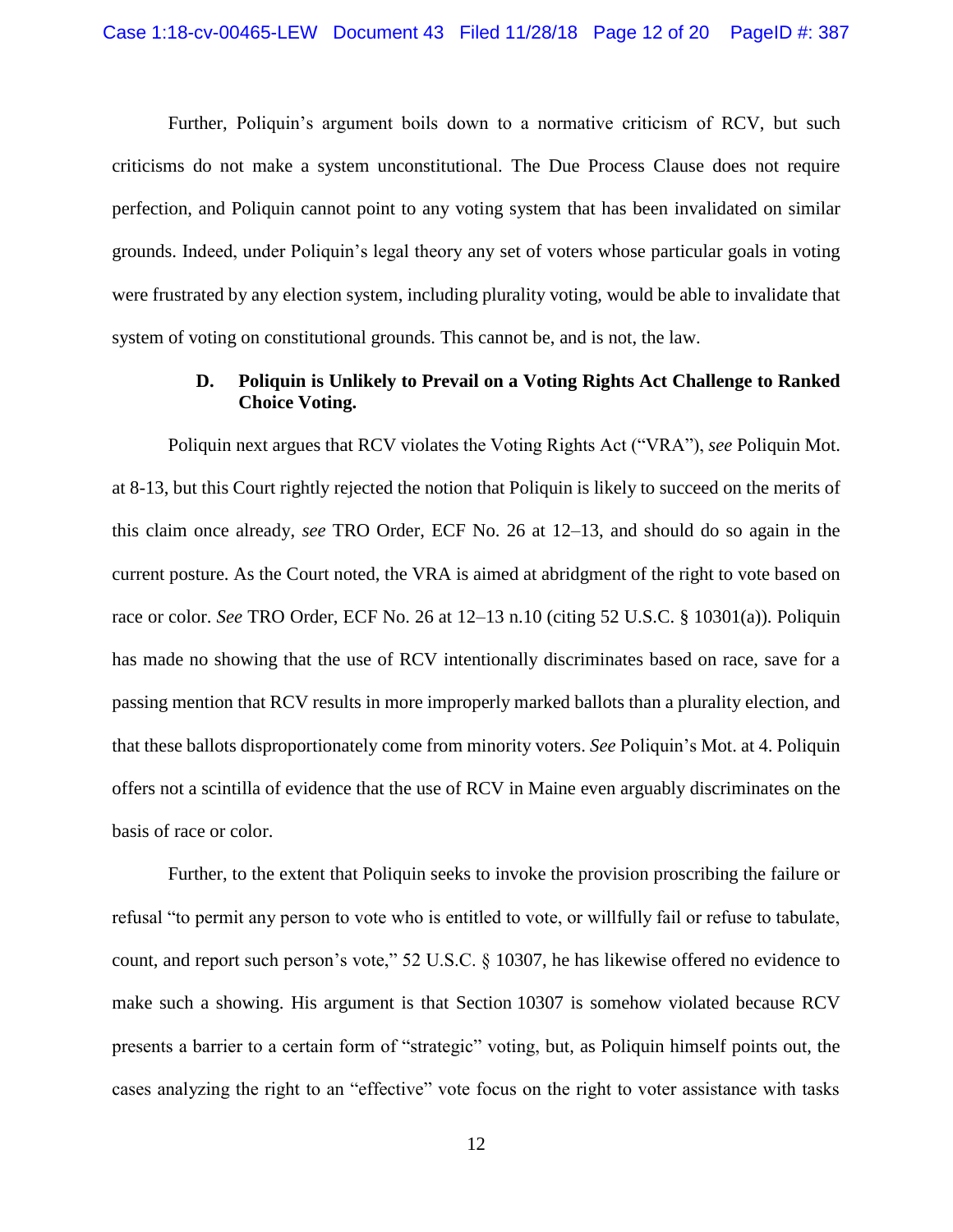such as reading or interpreting a ballot. *See* Poliquin's Mot. at 9. Poliquin points to no case where the right to an "effective" vote under the VRA has been interpreted to mean a right to a voting system optimized to a voter's preferred electoral strategy. Poliquin's VRA claim fails.

\* \* \*

Given this unanimity of unquestioned authority, Poliquin has shown no likelihood of success on the merits. Without a likelihood of success on merits, he is not entitled to a preliminary injunction. *See Doe v. Perille*, 2018 WL 5817024, \*3 (D. Mass. Nov. 6, 2018) ("Although the Court considers all factors of the injunctive relief analysis, '[t]he sine qua non of this four-part inquiry is likelihood of success on the merits: if the moving party cannot demonstrate that he is likely to succeed in his quest, the remaining factors become matters of idle curiosity.") (quoting *[New Comm Wireless Servs., Inc. v. SprintCom, Inc.](http://www.westlaw.com/Link/Document/FullText?findType=Y&serNum=2002225061&pubNum=0000506&originatingDoc=I30e566a0e2f711e8aec5b23c3317c9c0&refType=RP&fi=co_pp_sp_506_9&originationContext=document&vr=3.0&rs=cblt1.0&transitionType=DocumentItem&contextData=(sc.Search)#co_pp_sp_506_9)*, 287 F.3d 1, 9 (1st Cir. 2002)) (other citation omitted); *accord* TRO Order, ECF No. 26 at 5–6.

#### **III. Poliquin Cannot Demonstrate Irreparable Harm.**

Even if Poliquin could establish a likelihood of success on the merits—which he cannot that is not enough. "As a matter of equitable discretion, a preliminary injunction does not follow as a matter of course from a plaintiff's showing of a likelihood of success on the merits." *Benisek v. Lamone*, 138 S. Ct. 1942, 1943-44 (2018). "Rather, a court must also consider whether the movant has shown 'that he is likely to suffer irreparable harm in the absence of preliminary relief, that the balance of equities tips in his favor, and that an injunction is in the public interest.'" *Id*. at 1944 (quoting *[Winter v. Natural Resources Defense Council, Inc.](http://www.westlaw.com/Link/Document/FullText?findType=Y&serNum=2017439125&pubNum=0000708&originatingDoc=Ic98f990272dd11e89d59c04243316042&refType=RP&originationContext=document&vr=3.0&rs=cblt1.0&transitionType=DocumentItem&contextData=(sc.Search))*, 555 U.S. 7, 20 (2008)).

Poliquin cannot point to any proof of irreparable harm. The declarations he submits simply allege without any explanation that the affiants would suffer "irreparable injury." *See* ECF Nos. 13-1, 15. Merely parroting the preliminary injunction standard is not nearly enough to demonstrate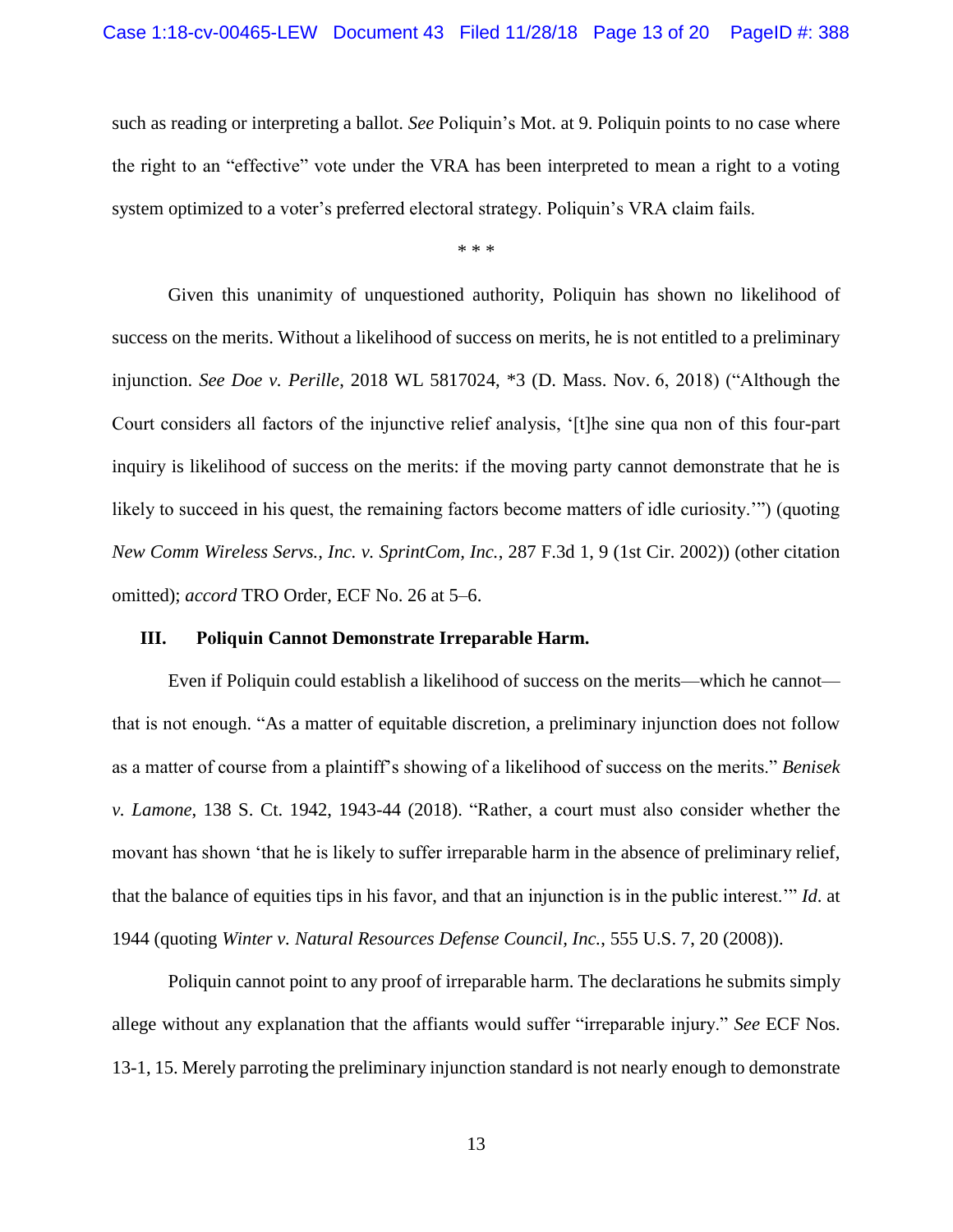irreparable harm. *See, e.g.*, *Schubert v. Nissan Motor Corp. in U.S.A.*, 148 F.3d 25, 30-31 (1st Cir. 1998); *Church of Scientology Intern. v. U.S. Dept. of Justice*, 30 F.3d 224, 231 (1st Cir. 1994).

Further, Poliquin's claims of irreparable harm are undercut, and the relief he seeks barred, by his unreasonable delay. "[A] party requesting a preliminary injunction must generally show reasonable diligence." *Benisek*, 138 S. Ct. at 1944 (citation omitted). "That is as true in election law cases as elsewhere." *Id*. Poliquin's delay in bringing suit is the quintessential case for the doctrine of laches to prevent him from being entitled to relief. Laches "requires proof of (1) lack of diligence by the party against whom the defense is asserted, and (2) prejudice to the party asserting the defense." *Museum of Fine Arts, Bos. v. Seger–Thomschitz*, 623 F.3d 1, 10 n.9 (1st Cir. 2010) (quoting *Costello v. United States*, 365 U.S. 265, 282 (1961)). Both elements are easily met here.

Poliquin's alleged harm results from his own participation in this RCV election, in which the rules were clear. He chose not to challenge those rules in advance. As noted above, Poliquin chose to sit out at least three cases challenging the use of RCV in this very election filed prior to the election. *See Op. of the Justices*, 162 A.3d at 188; *Maine Senate*, 183 A.3d at 749; *Maine Republican Party*, 324 F. Supp. 3d at 202. Any claims Poliquin makes that he could not challenge RCV prior to the election are undercut by his counsel's argument to this Court at oral argument that it was the "process" of RCV which caused irreparable injury. *See* Tr. 81-82. The RCV "process" was the law of the land after this Court rejected the prior constitutional challenge in May 2018, after the voters again approved the use of RCV in June 2018, and, at latest, after the results of the primary election in June 2018 established that there were going to be four candidates for the Second Congressional District general election. At that point, Poliquin was obligated to bring his challenge based on his purported concerns about the "process" of RCV.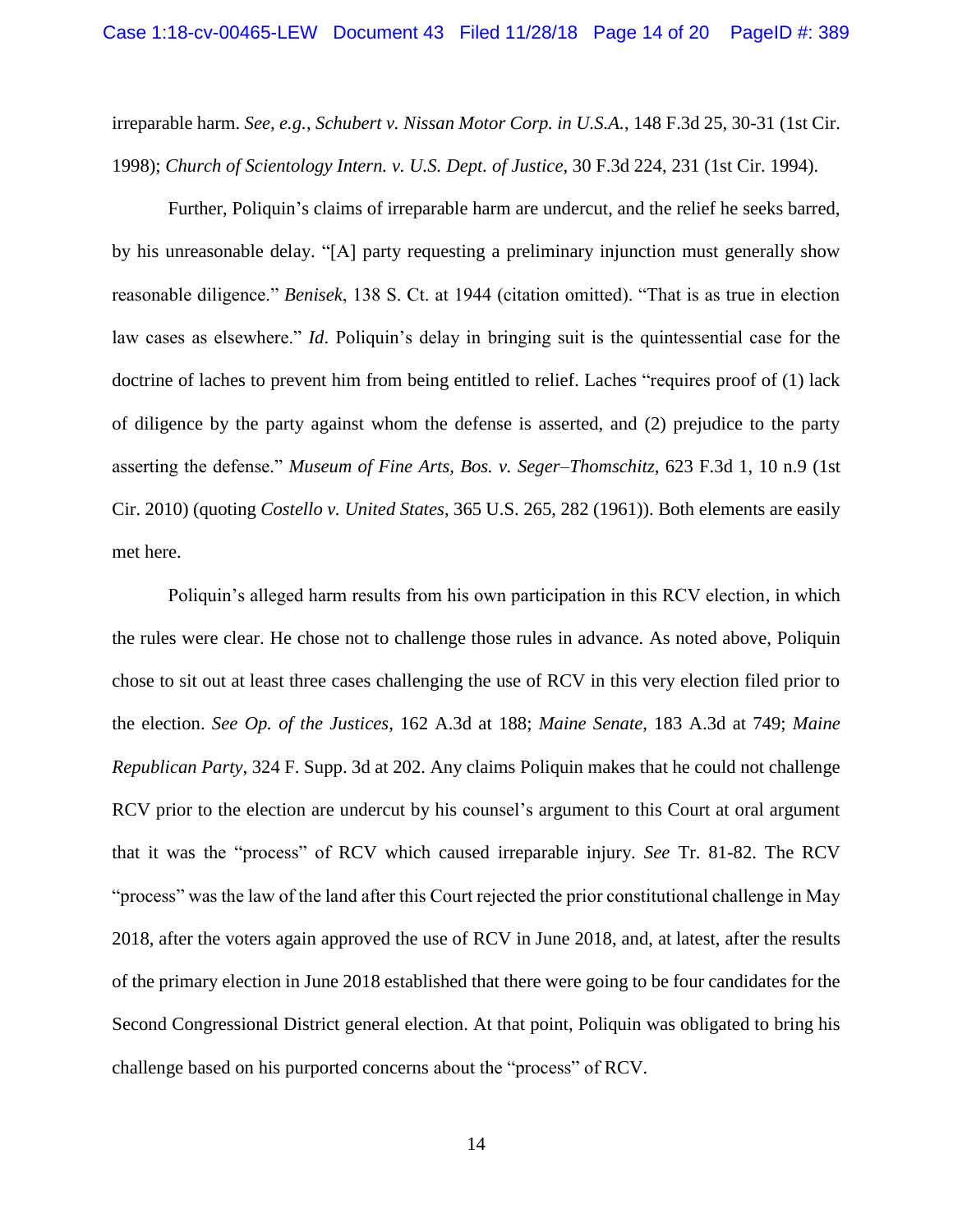[T]he law imposes the duty on parties having grievances based on discriminatory practices to bring the grievances forward for pre-election adjudication. . . . [T]he failure to require prompt pre-election action in such circumstances as a prerequisite to post-election relief may permit, if not encourage, parties who could raise a claim to lay by and gamble upon receiving a favorable decision of the electorate and then, upon losing, seek to undo the ballot results in a court action.

*Toney v. White*, 488 F.2d 310, 314 (5th Cir. 1973) (quotations omitted); *see also Respect Maine PAC v. McKee*, 622 F.3d 13, 16 (1st Cir. 2010) ("In determining the weight to be accorded to the appellants' claims, we also note that this 'emergency' is largely one of their own making."). As Judge Woodcock has observed, "[t]here is no constitutional right to procrastinate." *Dobson v. Dunlap*, 576 F. Supp. 2d 181, 188 (D. Me. 2008) (brackets added) (denying preliminary injunction in election case filed in August *before* November election based on laches)*; see also League of Women Voters v. Diamond*, 923 F. Supp. 266, 275 (D. Me. 1996)*.*

The prejudice to Golden and the voters who supported him resulting from Poliquin's delay is also readily apparent. Without a whisper of protest or objection, Poliquin permitted 296,077 Maine citizens to vote using the RCV rules, which they rightly understood to be the law of the land. Asking for a "retroactive change in the election laws," as Poliquin does, "implicate [s] fundamental fairness issues" for both candidates and the voters who support them. *Roe v. State of Ala. By & Through Evans*, 43 F.3d 574, 581 (11th Cir. 1995); *see also Brown v. O'Brien*, 469 F.2d 563, 569 (D.C. Cir. 1972), *vacated as moot*, 409 U.S. 816 (1972) ("If the party had adopted [the rule change] prior to the . . . primary election, the candidates might have campaigned in a different manner . . . Voters might have cast their ballots for a different candidate; and the State of California might have enacted an alternative delegate selection scheme . . ." (footnote omitted)). Poliquin's proposed remedy—a judicial declaration that he is the winner of the election—seeks to change the rules after the game has already been played. His inexcusable delay is prejudicial to Jared Golden and to every Maine voter who utilized RCV in the Second Congressional District election because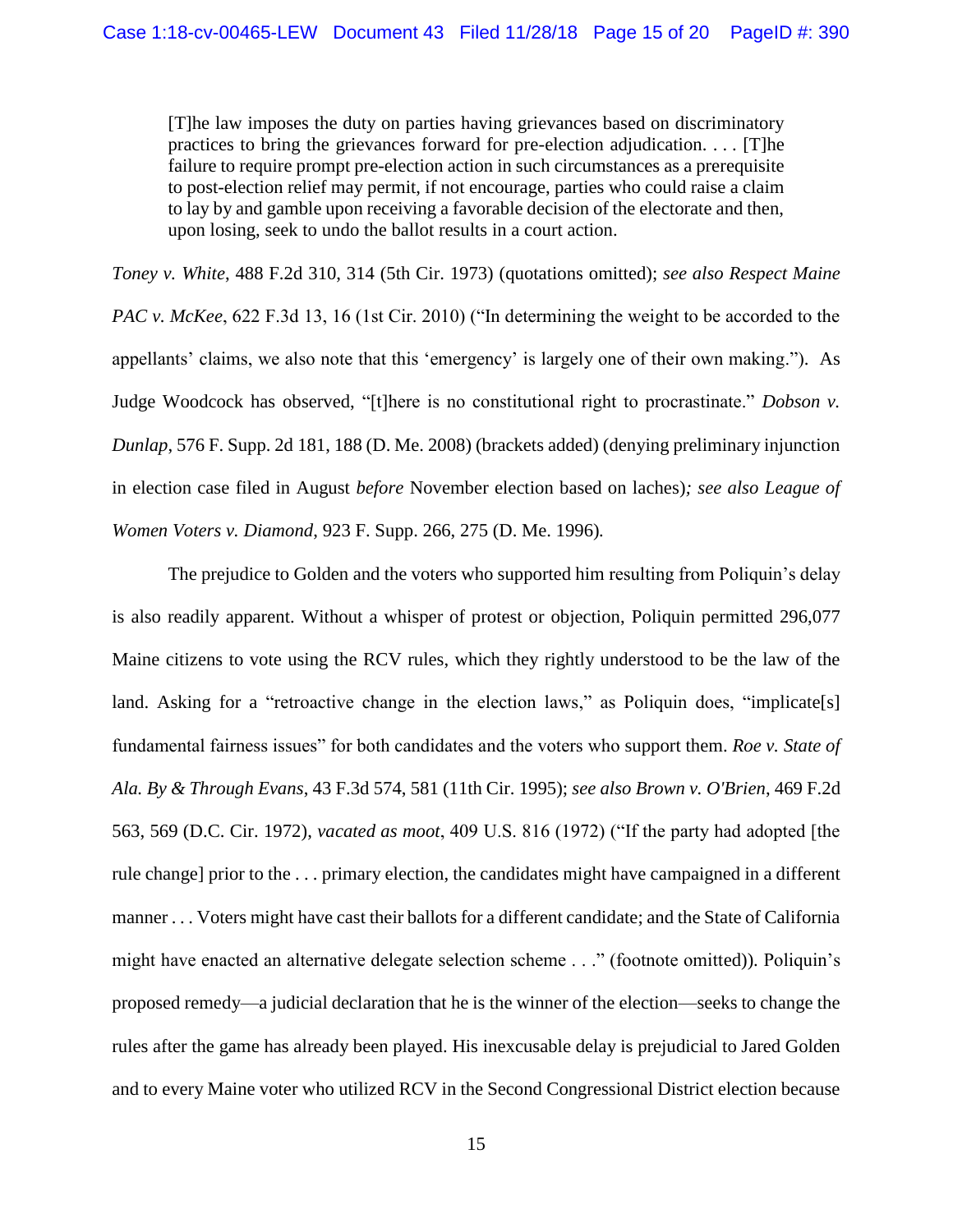they believed it to be the law of the land. That delay, without more, forecloses his attempt to reverse the outcome of the election after the fact.

### **IV. Poliquin Cannot Establish that the Balance of Equities Supports a Preliminary Injunction.**

Even if Poliquin could establish some injury—which he cannot—the substantial injury to Golden, the voters who utilized RCV, and the electoral process itself vastly outweigh Poliquin's purported injury, making the balance of equities weigh strongly against the preliminary injunction Poliquin seeks. Changing the rules *after* the election would have the effect of disenfranchising the voters who participated in the election relying upon those rules*. See Roe* 43 F.3d 574, 581 (11th Cir. 1995); *Brown*, 469 F.2d at 570. Writing for the D.C. Circuit, Judge Bazelon explained, "[b]ut there can be no dispute that the very integrity of the process rests on the assumption that clear rules will be established and that, once established, they will be enforced fairly, consistently, and without discrimination so long as they remain in force." *Brown*, 469 F.2d at 570; *accord Stephenson*, slip op. at 4 ("Each voted with this same understanding that his second and third choice preferences could be counted if his or her first choice was the candidate with the least number of votes."). The First Circuit has held that retroactive changes of voting procedure are precisely the sort of case where due process concerns for voters come into play. *See Griffin v. Burns*, 570 F.2d 1065, 1078-79 (1st Cir. 1978).

The due process concerns implicated by Poliquin's proposed remedy are myriad and touch Golden, his voters, all voters who utilized the RCV system, and Tiffany Bond, another candidate for the Second Congressional District. Indeed, Poliquin's proposed remedy would violate the due process rights of not only voters who selected Jared Golden first, but also those who selected him second or third and had their votes counted for Jared Golden based on the RCV process. It would, somewhat ironically, also violate the due process rights of those voters who selected *Bruce*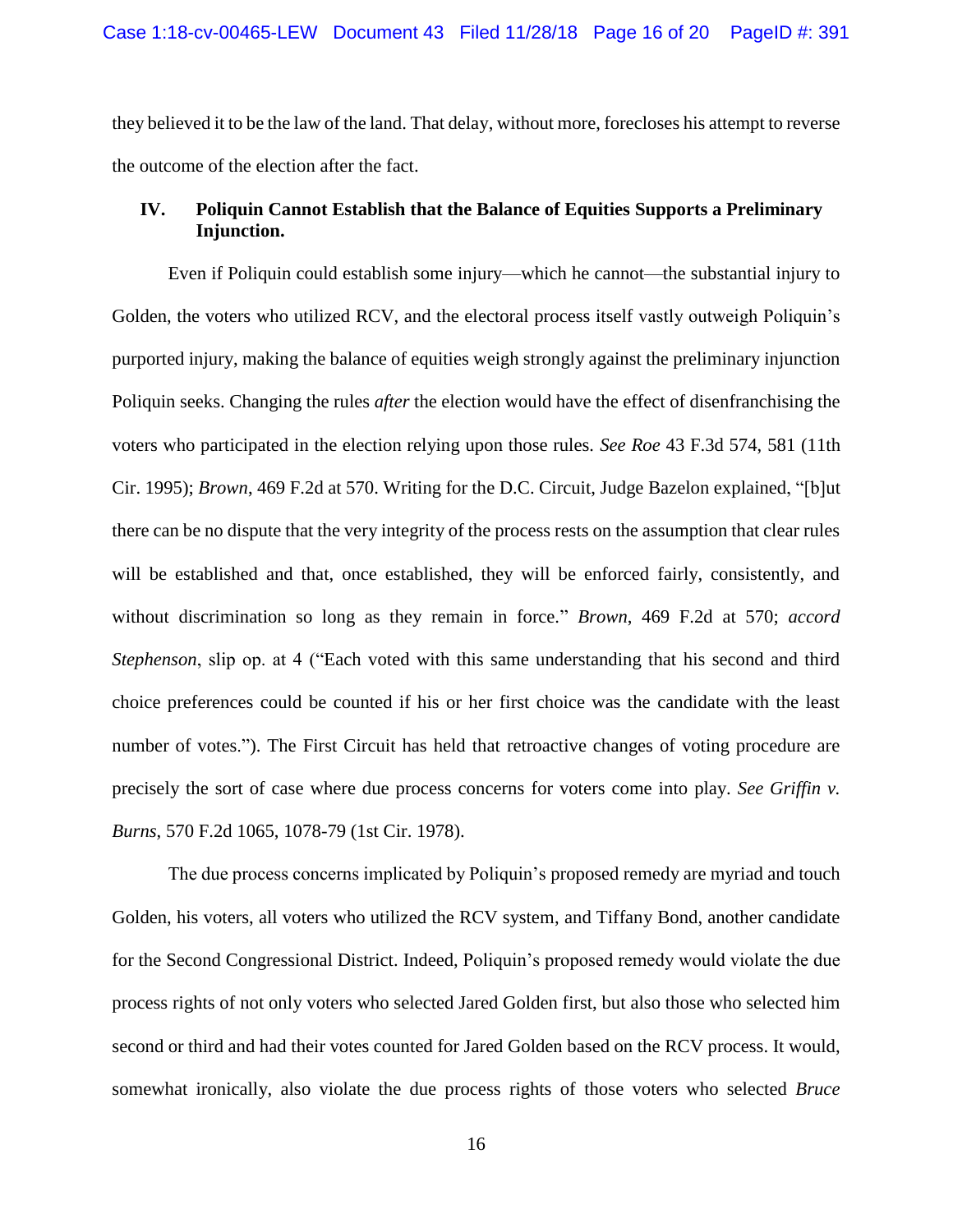*Poliquin* second or third in reliance on RCV, who would similarly be disenfranchised by the ruling which Poliquin requests from this Court. (Golden attaches to this filing as Ex. B an additional affidavit from one of those voters). The due process concerns presented by a ruling for Poliquin were already perfectly articulated by this Court in denying Poliquin's TRO:

Plaintiffs' position is not without irony. For instance, if the Court were to sustain Plaintiffs' claim, and if the Court were to determine, as Plaintiffs request, that the appropriate remedy is to declare Representative Poliquin the winner, there are many who would consider the cure to be worse than the alleged disease, as least insofar as the professed concern is with the right of voters to cast effective ballots in a fair election. … [F]or this Court to change the rules of the election, after the votes have been cast, could well offend due process.

TRO Order, ECF No. 26 at 8–9 (citing *Bush v. Palm Beach Cty. Canvassing Bd.*, 531 U.S. 70, 73 (2000)). Further, as the Court also noted, Tiffany Bond stated that she would not even have run as an independent candidate without ranked choice voting because she did not want to be a "spoiler." *See* TRO Order, ECF No. 26 at 9; Tr. 63-64. Poliquin's proposed ruling would similarly injure her.

By contrast, neither Poliquin nor his supporters who submitted affidavits are at any risk of having their vote negated. Each admits that they voted for Poliquin and Poliquin only, who is one of the two front runners, and thus their votes were tabulated in each round. *See* ECF No. 13-1, 15. The only people who are at risk of being disenfranchised—and suffering truly irreparable harm are the Maine voters who Poliquin seeks to suppress with this lawsuit.

### **V. The Public Interest Requires Rejection of Poliquin's Motion**

Similarly, and relatedly, Poliquin cannot establish that the public interest supports a preliminary injunction because he seeks to disenfranchise thousands of voters and to change the state's election laws after the fact. If the rules can be changed after all the votes have been submitted and changed in such a way to entirely negate thousands of voters' ballots entirely, then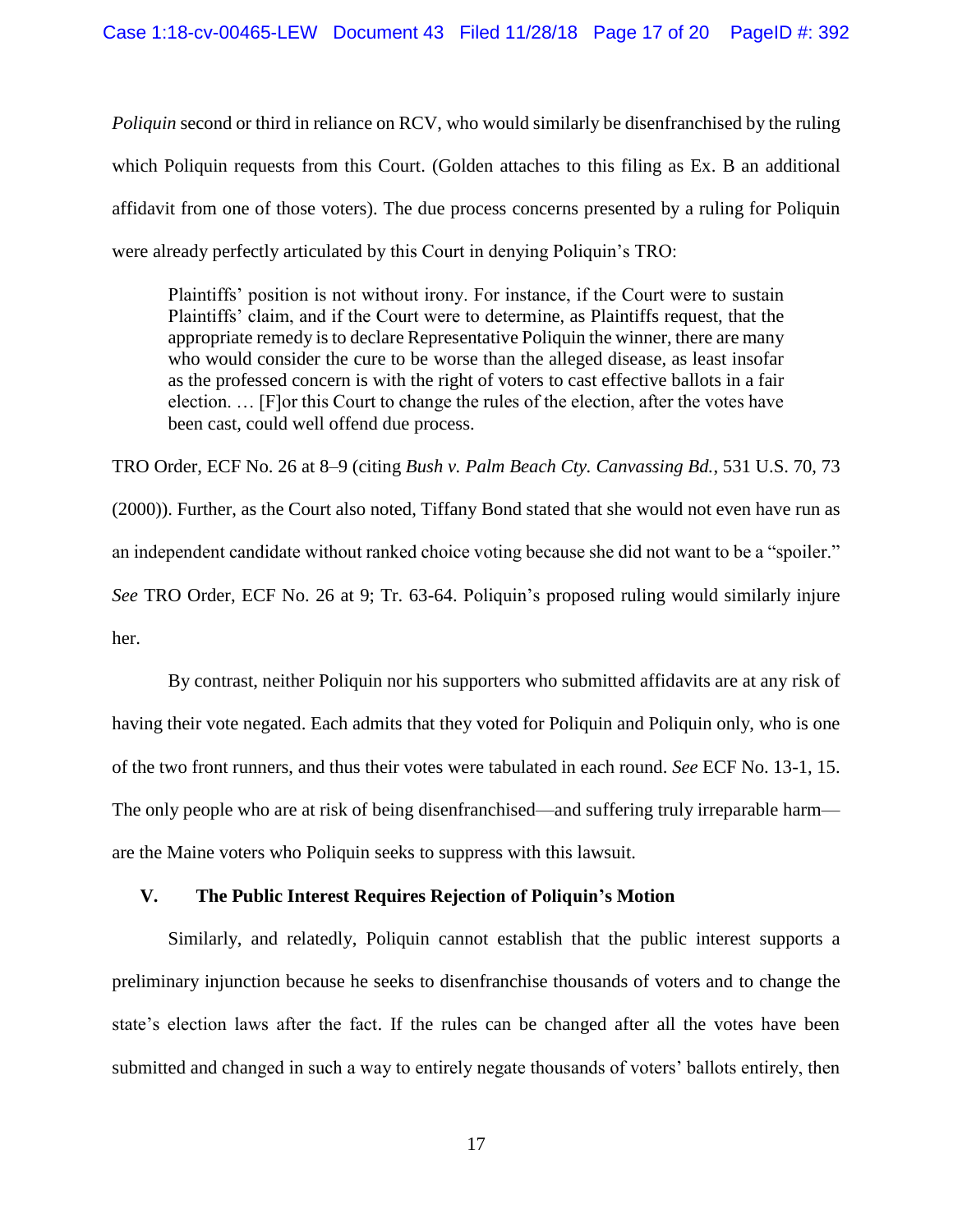public trust in both Maine elections and the rule of law is likely be severely wounded. It is precisely the rights of *all* Maine voters—including the 14,297 voters who only voted for Golden or Poliquin as their second choice—to have their votes counted in accordance with the RCV system approved twice by the voters, and upheld as constitutional four times by the courts, that requires the motion for a preliminary injunction be denied. There could hardly be a more important public interest.

The public interest, moreover, also supports maintaining the orderly operation of Maine's election laws and avoiding the "chaotic and disruptive effect upon the electoral process" of a preliminary injunction. *Benisek*, 138 S. Ct. at 1944-45 (citation omitted); *Respect Maine PAC*, 622 F.3d at 16; *Alexander v. First Wind Energy LLC*, 2011 WL 5325297, \*2 (D. Me. Nov. 2, 2011) ("[T]he Court notes that the public interest is best served by the Court abstaining from any action that might impact on the upcoming election."); *cf. Bowles v. Indiana Sec'y of State*, 837 F.3d 813 (7th Cir. 2016) (even when election statute is declared unconstitutional, court properly may refuse to invalidate election based on challenge filed after election).

### **CONCLUSION**

Defendant-Intervenor Jared Golden respectfully requests that Plaintiff's motion for a preliminary injunction be denied.

Dated: November 28, 2018 */s/ Peter J. Brann* 

Peter J. Brann pbrann@brannlaw.com Michael E. Carey mcarey@brannlaw.com Eamonn R.C. Hart\* ehart@brannlaw.com BRANN & ISAACSON P.O. Box 3070, 184 Main Street Lewiston, ME 04243-3070 (207) 786-3566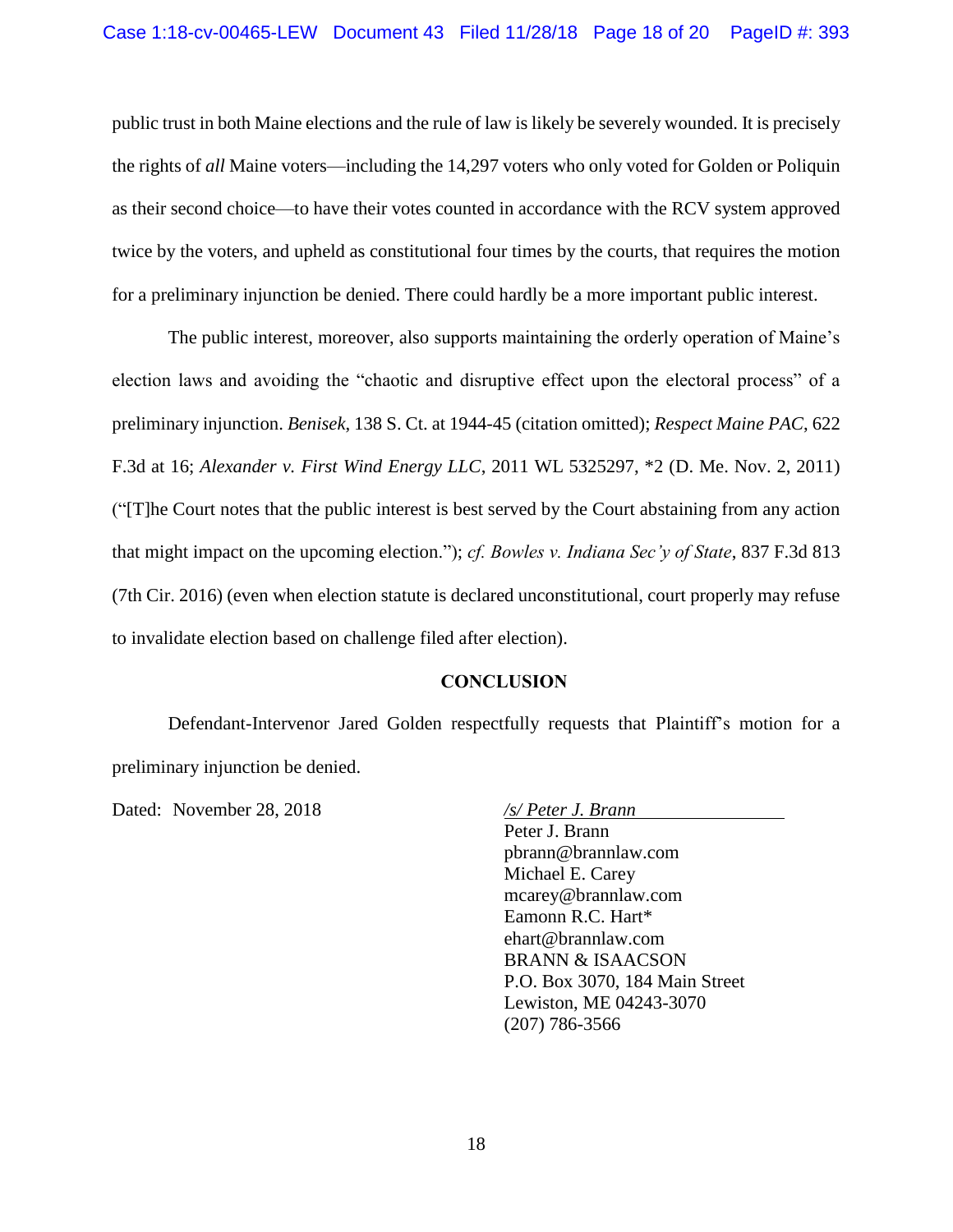*/s/ James T. Kilbreth*

James T. Kilbreth jkilbreth@dwmlaw.com David M. Kallin dkallin@dwmlaw.com Drummond Woodsum 84 Marginal Way, Suite 600 Portland, ME 04101-2480 (207) 772-1941

Marc E. Elias Elisabeth C. Frost John M. Geise PERKINS COIE LLP 700 Thirteenth St., N.W., Suite 600 Washington, D.C. 20005-3960 (202) 654-6200 MElias@perkinscoie.com EFrost@perkinscoie.com JGeise@perkinscoie.com

 *Counsel for Defendant-Intervenor Jared Golden*

 *\*Admitted in Maine, admission to District of Maine pending*